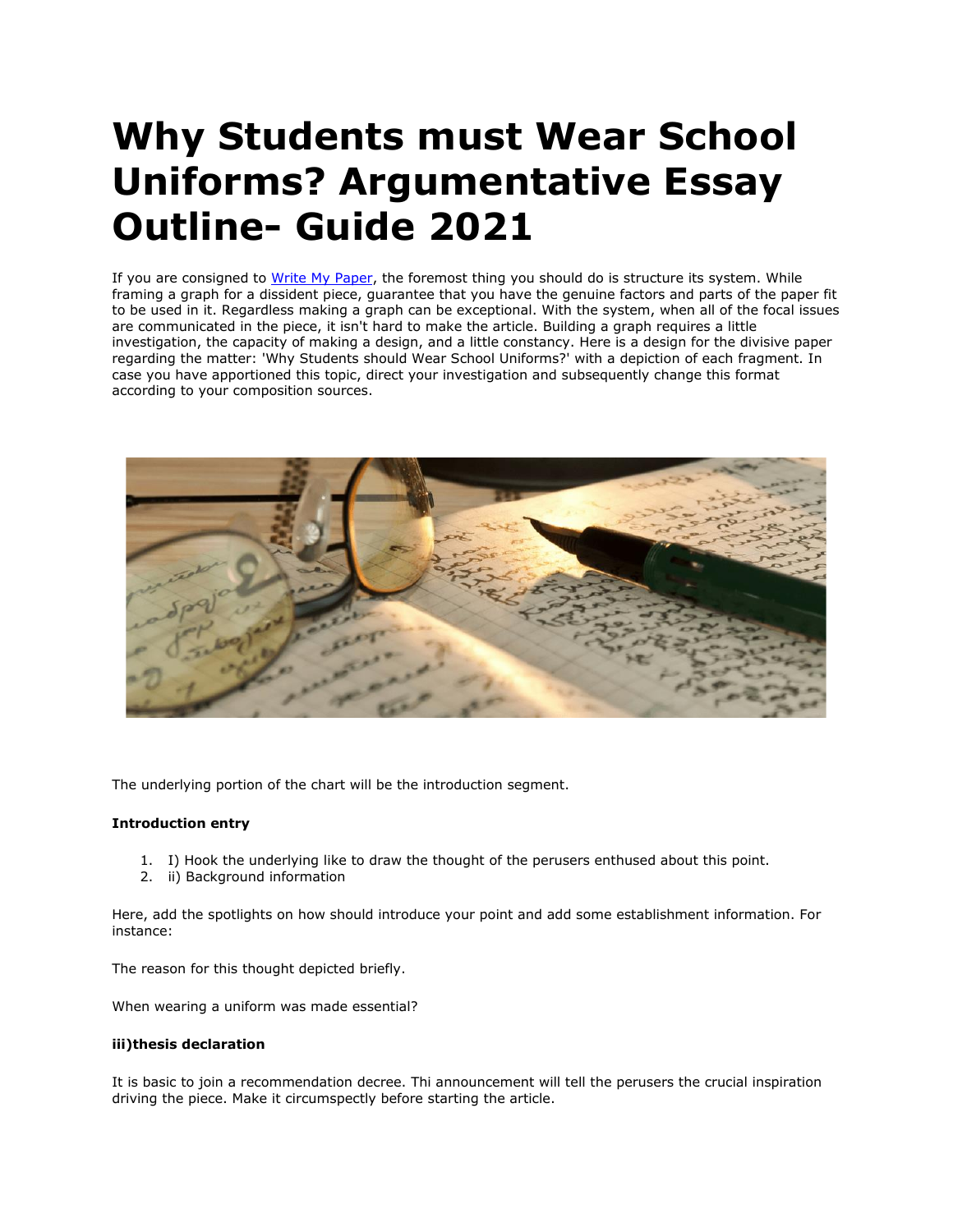## **Article Body**

As of now you will acquaint your supporting disputes with monitor your standard hypothesis. Consider them as the reasons why the **[Essay Writer](https://www.myperfectpaper.net/) should agree with you.** The going with aggressive paper format is with three body entries:

## 1. **I) Body segment # 01**

Subject sentence

depiction

Confirmation, real factors, bits of knowledge, brief records, references

## 1. **ii) Body section # 02**

Topic sentence

portrayal

Confirmation, real factors, bits of knowledge, brief records, references

## **iii) Body section # 03**

Topic sentence

portrayal

Confirmation, real factors, bits of knowledge, brief records, references

After you have coordinated the assessment, you need to replace these with the information that you will use in your paper.

## **Counter-Argument**

Cause you to do fuse one of the counter-disputes from someone who has negating points of view on the subject. By then make a graph like one down under:

1. **I)**State counter dispute

**ii)**Tell why it isn't right

**iii)** Evidence, real factors, experiences, brief records, references

Guarantee that you don't maintain a strategic distance from this part since this is exceptionally liberal. In the end, it will make your dispute essentially more grounded. The peruser will understand that you are not uneven and that you have considered the confining viewpoints moreover before setting your own situation on the point.

## **End**

Finally comes the turn of the goal where you are expected to join all of the focal issues of the paper. At whatever point you have all of your disputes, limiting viewpoints, echo them in a way to deal with tying